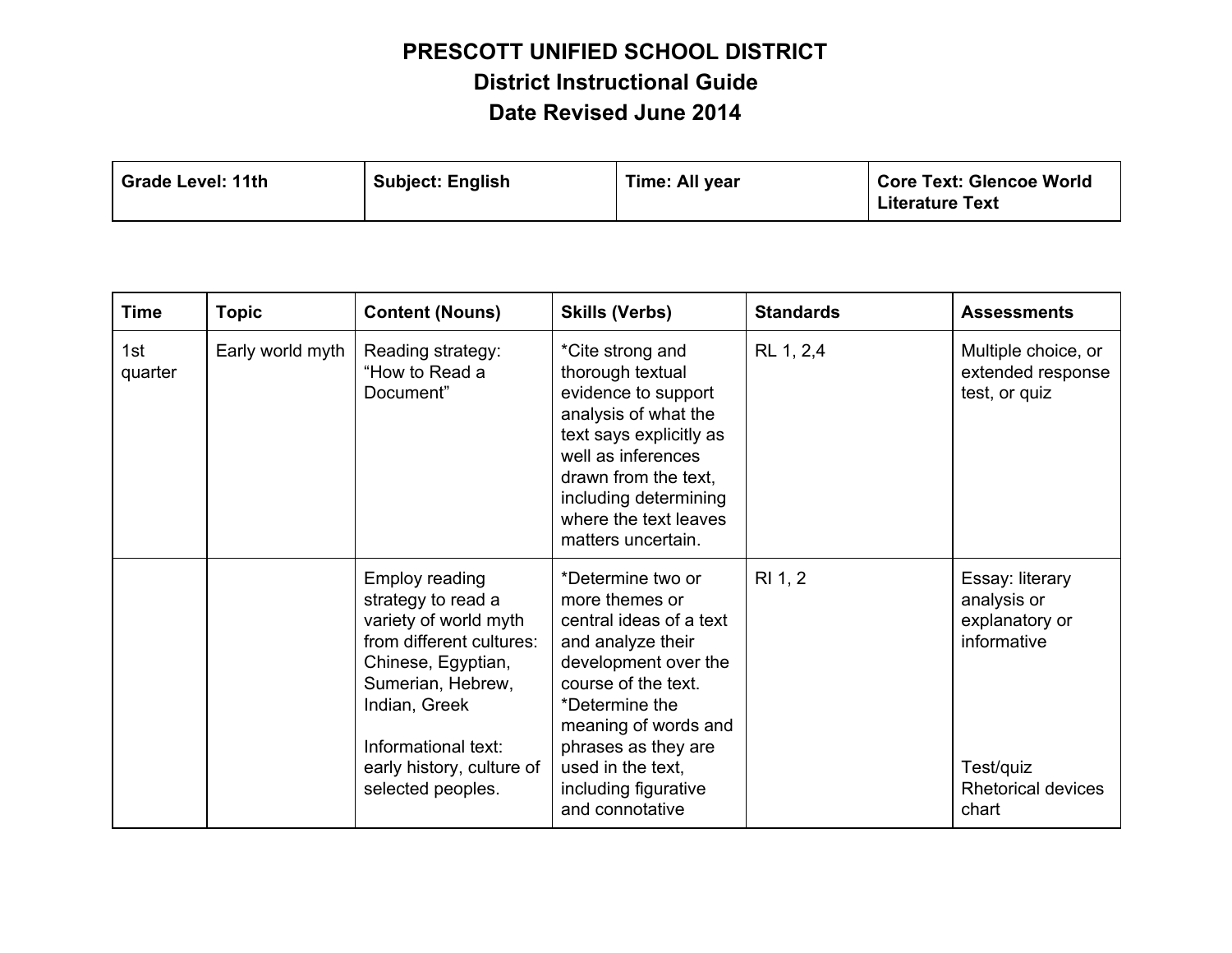|                |                                                                         | meanings.                                                                                                                                                                                                                                                                                                                                                                                 |                                    |                                                                                                                                                             |
|----------------|-------------------------------------------------------------------------|-------------------------------------------------------------------------------------------------------------------------------------------------------------------------------------------------------------------------------------------------------------------------------------------------------------------------------------------------------------------------------------------|------------------------------------|-------------------------------------------------------------------------------------------------------------------------------------------------------------|
| 1st<br>quarter | 5 paragraph essay<br><b>MLA</b> format                                  | *Write<br>informative/explanator<br>y text to examine and<br>convey complex<br>ideas, concepts, and<br>information clearly and<br>accurately through the<br>effective selection,<br>organization, and<br>analysis of content.<br>*Demonstrate<br>command of the<br>conventions of<br>standard English<br>grammar, usage,<br>capitalization,<br>punctuation, and<br>spelling when writing. | W 2b, 2c<br>$L$ 1a, b<br>$L$ 2a, b | 5 paragraph essay<br>/writing rubric<br>score<br>compare/contrast<br>themes of two<br>stories OR<br>compare/contrast<br>two early religions<br>or cultures. |
|                | Employ public<br>speaking skills to<br>effectively address<br>audience. | Initiate and participate<br>effectively in a range<br>of collaborative<br>discussions<br>(one-on-one, in groups,<br>and teacher led) with<br>diverse partners on<br>appropriate topics,<br>texts, and issues,<br>building on others'<br>ideas and expressing                                                                                                                              | SL 1a, b, c, d                     | Socratic circle<br>class discussions<br>class discussion<br>rubric<br>peer evaluation<br>rubric                                                             |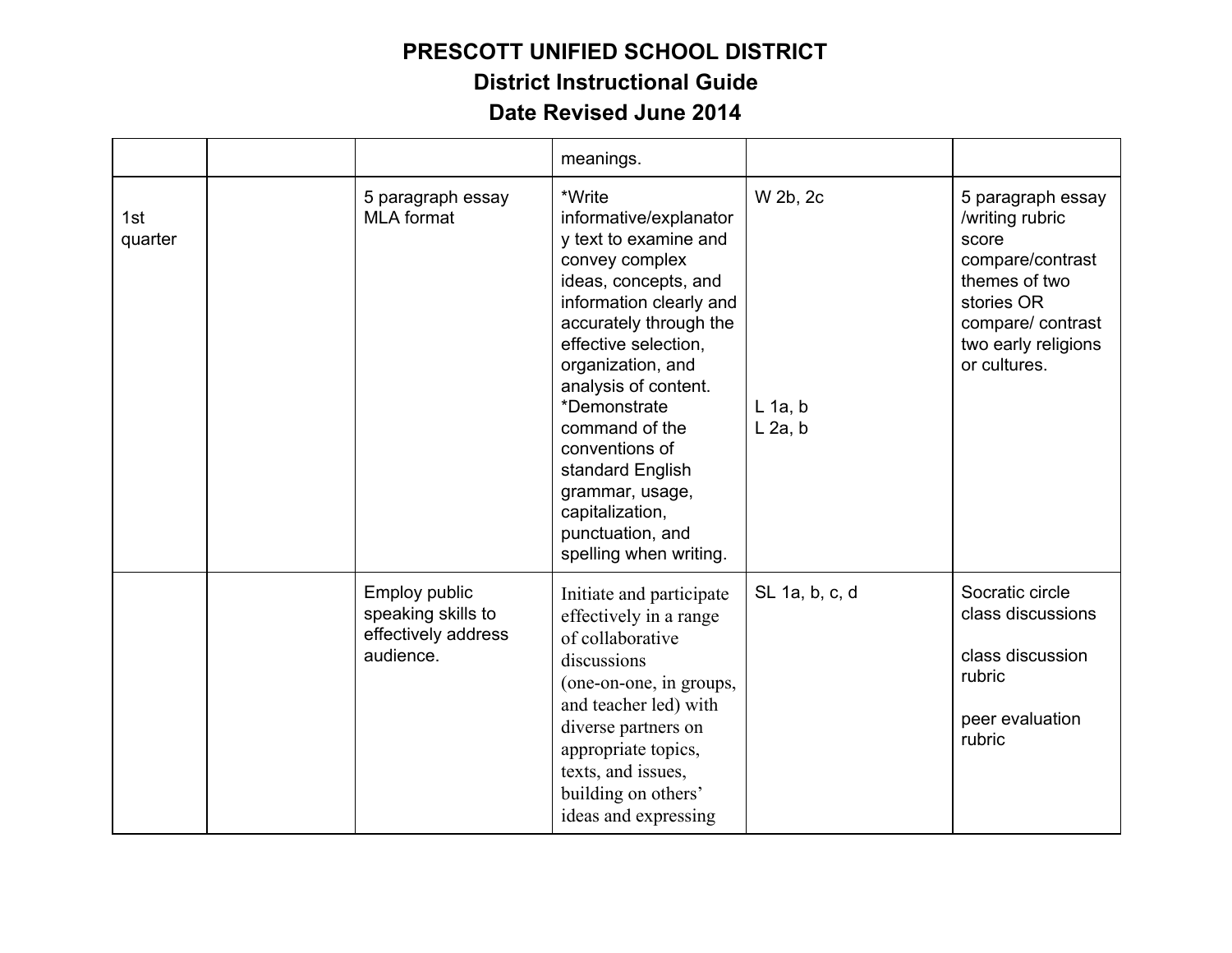|                |                                              |                                                                    | their own clearly and<br>persuasively.                                                                                                                                                                                                                        |                |                                                                           |
|----------------|----------------------------------------------|--------------------------------------------------------------------|---------------------------------------------------------------------------------------------------------------------------------------------------------------------------------------------------------------------------------------------------------------|----------------|---------------------------------------------------------------------------|
| 1st<br>quarter | Early Western<br>Literature /<br>Greek drama | Introduction to Greek<br>drama<br>Oedipus the King by<br>Sophocles | *Analyze the impact of<br>the author's choices<br>regarding how to<br>develop and relate<br>elements of a drama.<br>*Analyze how an<br>author's choices<br>concerning how to<br>structure specific parts<br>of a text contribute to<br>its overall structure. | <b>RL 3, 5</b> | Multiple choice<br>test, quiz<br>group and<br>individual<br>presentations |
|                |                                              | Writing assignment:<br>prompt based on<br>literature               | *Produce clear<br>coherent writing with<br>appropriate<br>organization and style<br>*Develop and<br>strengthen writing by<br>planning,<br>revising, editing, or<br>trying new approach.<br>*Write routinely over<br>extended time frames.                     | W 4, 5, 10     | essay<br>mini-research<br>project                                         |
| 2nd Qtr.       | Modern Western<br>literature                 | Early Modern Western<br>folklore and Middle                        | *Analyze how<br>medieval literature                                                                                                                                                                                                                           | RL 1, 2, 3     | Multiple choice<br>and/or extended<br>answer test, quiz                   |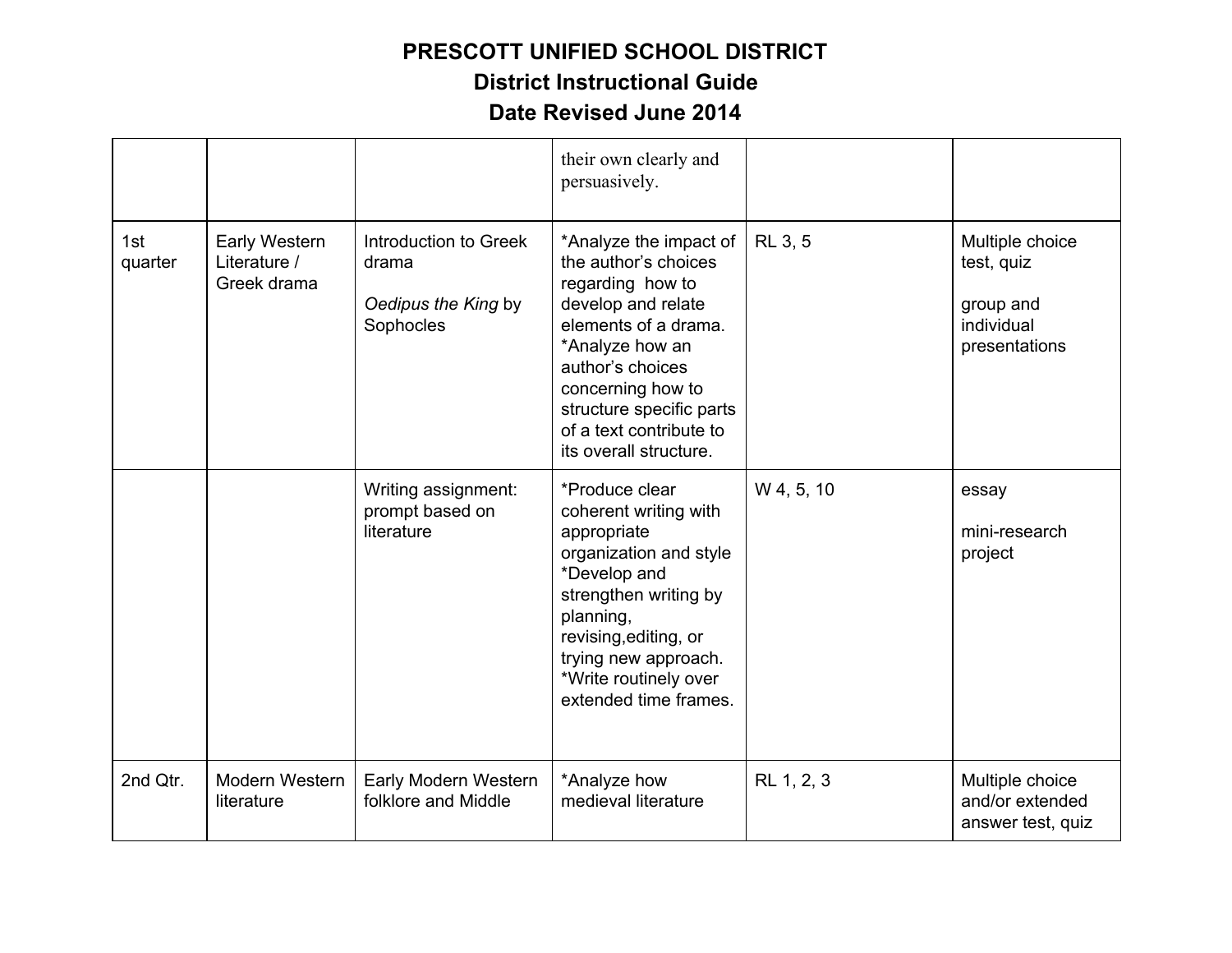|                                                         | Ages literature        | exhibits many<br>tendencies rather than<br>a single set of<br>characteristics.<br>*Compare works of<br>medieval literature<br>and art, particularly<br>the depiction of<br>character and their<br>focus on the<br>otherworldly.                |                                    |                     |
|---------------------------------------------------------|------------------------|------------------------------------------------------------------------------------------------------------------------------------------------------------------------------------------------------------------------------------------------|------------------------------------|---------------------|
| Introduction to<br>Renaissance<br>literature            | Renaissance literature | *Identify and<br>investigate allusions to<br>classical literature in<br>Renaissance texts<br>* Analyze a case in<br>which grasping point<br>of view by<br>distinguishing what is<br>directly stated in a text<br>from what is really<br>meant. | RL <sub>4</sub><br>RL <sub>6</sub> | test, quiz or essay |
| Introduction to<br>Renaissance<br>drama/<br>Shakespeare | Shakespearean play     | *Analyze the playful,<br>satirical, irreverent<br>aspects of<br>Renaissance<br>literature, esp.<br>Shakespeare.                                                                                                                                | R <sub>1</sub> 4                   | test, quiz or essay |
| Introduction to<br>Shakespeare                          | Shakespearean play     | *Explain how literary<br>forms and devices                                                                                                                                                                                                     | $RI_6$                             | essay               |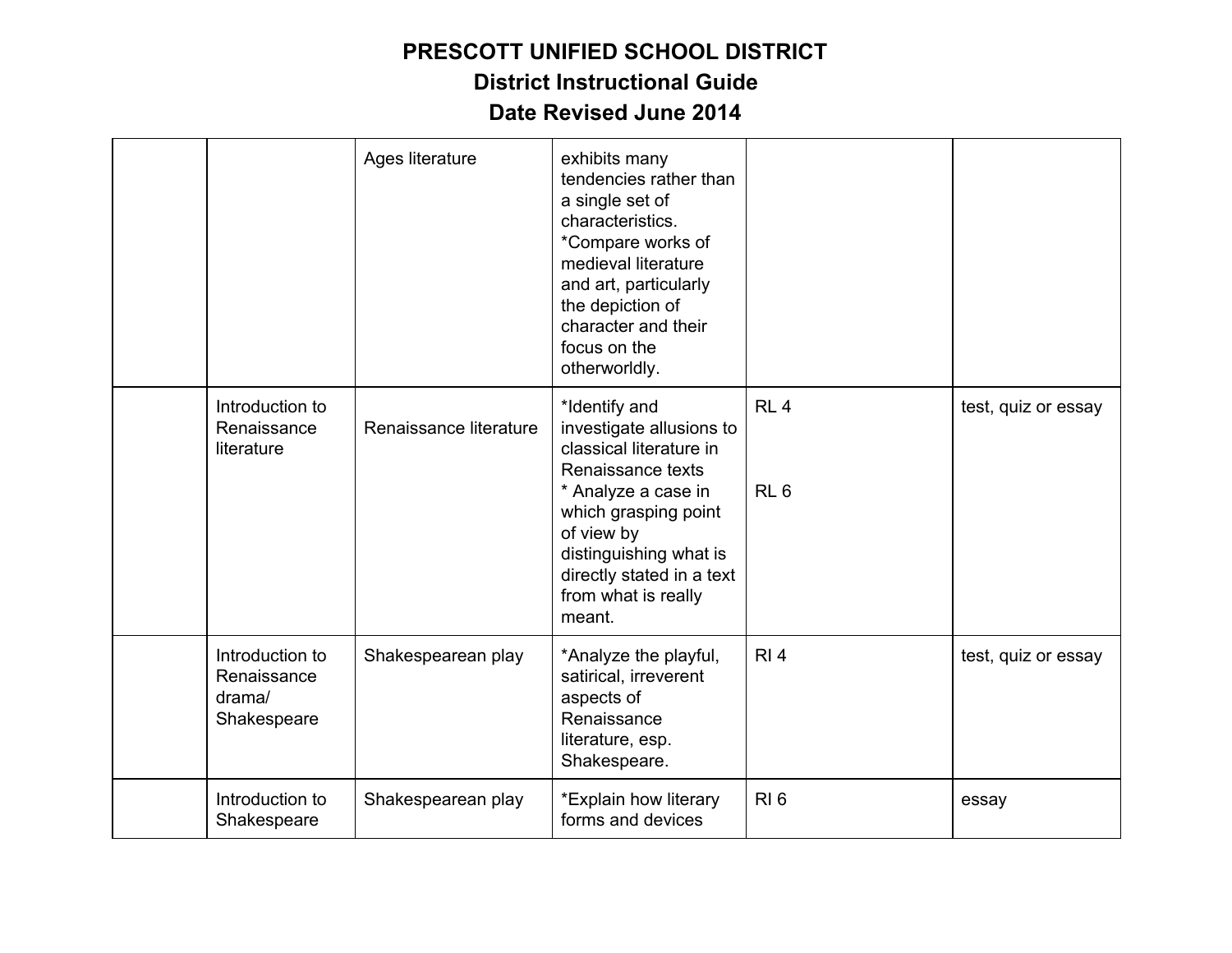|                      |                                                            | reflect the author's<br>philosophical,<br>aesthetics, or religious<br>views.<br>*Write<br>informative/explanator<br>y texts to examine and<br>convey complex<br>ideas, concepts, and<br>information clearly and<br>accurately through<br>effective selection,<br>organization and<br>analysis of content.<br>* Vary syntax for effect<br>*Acquire and use<br>accurately general<br>academic and<br>domain-specific<br>words. | $W2$ a,b,c,d,e,f<br>L3a<br>$L_6$   |                                                           |
|----------------------|------------------------------------------------------------|------------------------------------------------------------------------------------------------------------------------------------------------------------------------------------------------------------------------------------------------------------------------------------------------------------------------------------------------------------------------------------------------------------------------------|------------------------------------|-----------------------------------------------------------|
|                      |                                                            | * Analyze multiple<br>interpretations of a<br>drama; evaluate how<br>each version<br>interprets the source<br>text.                                                                                                                                                                                                                                                                                                          | RL <sub>7</sub><br>RL <sub>3</sub> | essay                                                     |
| Renaissance<br>drama | rhetorical devices,<br>connotative, figurative<br>language | * Evaluate a speaker's<br>point of view,<br>reasoning, and use of<br>evidence and rhetoric,                                                                                                                                                                                                                                                                                                                                  | SL <sub>3</sub>                    | Socratic circle<br>class discussions<br>and presentations |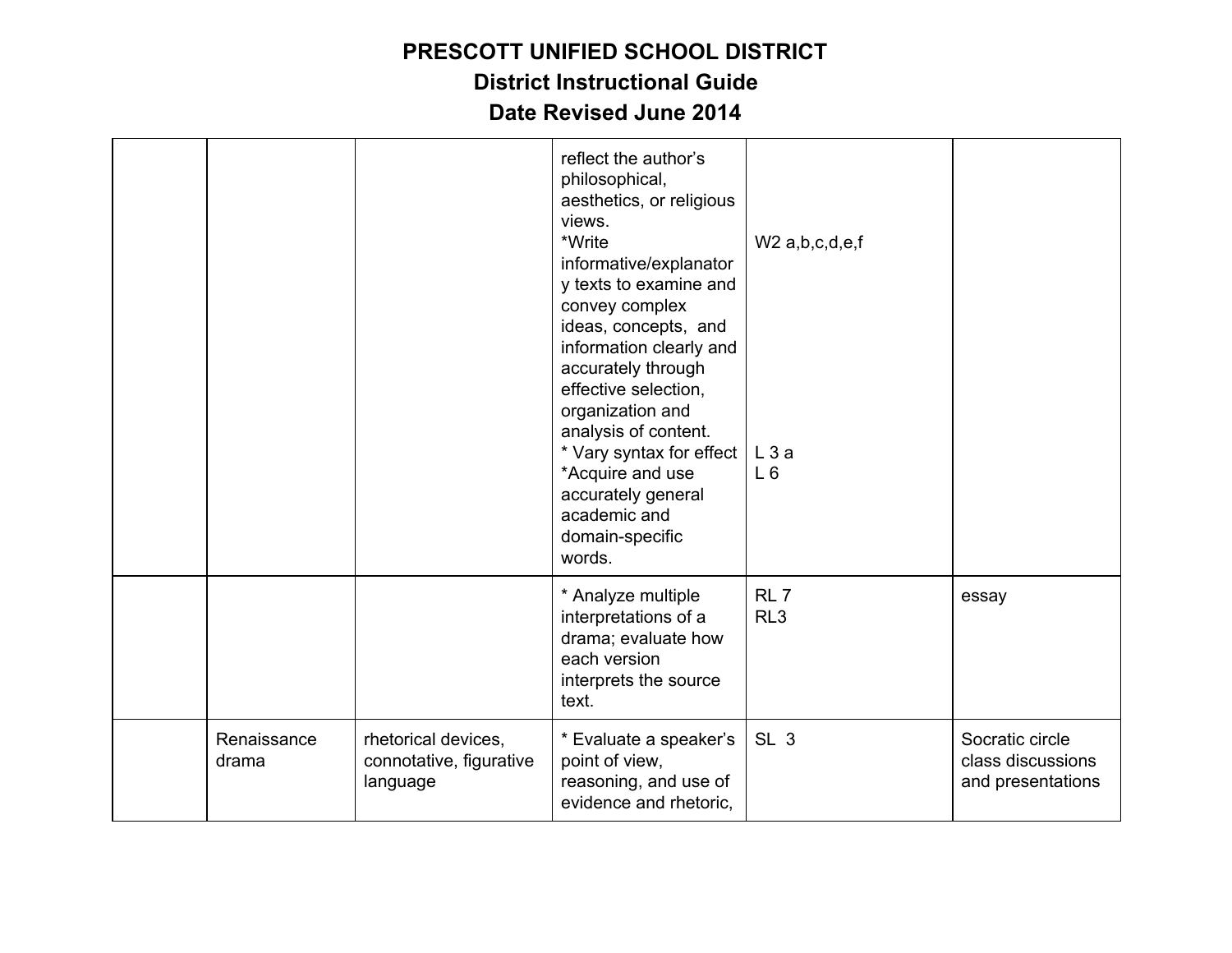|          |                                     |                                                                                                              | assessing links among<br>ideas, word choice,<br>and tone.<br>*Demonstrate<br>understanding of<br>figurative language.                                                                                                                                                                                        | L <sub>5</sub>                                           | Analyze selected<br>speech                                                            |
|----------|-------------------------------------|--------------------------------------------------------------------------------------------------------------|--------------------------------------------------------------------------------------------------------------------------------------------------------------------------------------------------------------------------------------------------------------------------------------------------------------|----------------------------------------------------------|---------------------------------------------------------------------------------------|
| 3rd Qtr. | Research paper                      | <b>MLA</b> formatted<br>research paper<br>Conduct library<br>research<br><b>Craft MLA formatted</b><br>notes | *Write arguments to<br>support claims in an<br>analysis of substantive<br>topics, using valid<br>reasoning and<br>relevant and sufficient<br>evidence.<br>*Demonstrate<br>command of standard<br><b>English conventions</b><br>when writing:<br>grammar, usage,<br>capitalization, spelling,<br>punctuation. | $W1$ a,b,c,d,e<br>W 7,8,9<br>$L$ 1a, b<br>L <sub>2</sub> | Research paper<br>rubric score on<br>final draft<br>MLA notecards/<br>research rubric |
|          |                                     | Thesis statement<br>Outline<br>Rough draft<br>Final draft                                                    | *Produce clear and<br>coherent writing in<br>which the<br>development,<br>organization and style<br>are appropriate to<br>task, purpose and<br>audience.                                                                                                                                                     | W <sub>4</sub><br>RI <sub>7</sub>                        | peer editor<br>evaluation<br>outline rubric                                           |
|          | Enlightenment<br>period literature/ | <b>Employ reading</b><br>strategy to read                                                                    | Present information,<br>findings, and                                                                                                                                                                                                                                                                        | SL <sub>4</sub>                                          | presentation rubric<br>peer evaluation                                                |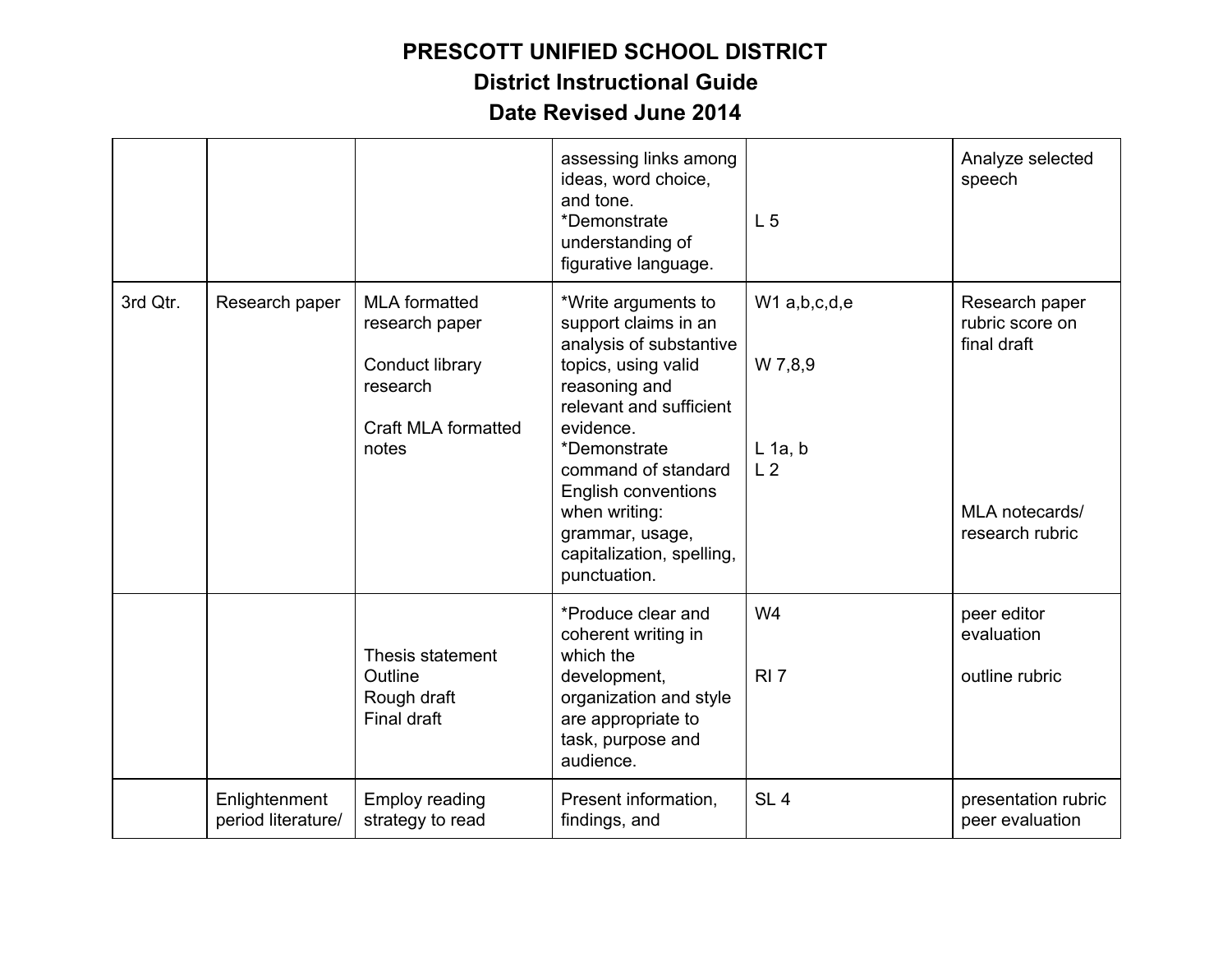|          | philosophy unit                                                               | selected<br>Enlightenment era<br>literature and<br>informational text.       | supporting evidence,<br>conveying a clear and<br>distinct perspective,<br>following a line of<br>reasoning, alternative<br>or opposing<br>perspectives are<br>addressed.                                                                                                                                                                           |                                    | rubric                                                        |
|----------|-------------------------------------------------------------------------------|------------------------------------------------------------------------------|----------------------------------------------------------------------------------------------------------------------------------------------------------------------------------------------------------------------------------------------------------------------------------------------------------------------------------------------------|------------------------------------|---------------------------------------------------------------|
|          | Philosophy<br>presentation<br>and/or paper                                    |                                                                              | *Conduct short<br>research projects to<br>answer a question or<br>solve a problem<br>*Gather relevant<br>information from<br>multiple authoritative<br>print and digital<br>sources using<br>advanced searches<br>effectively.<br>*Draw evidence from<br>literary or<br>informational texts to<br>support analysis<br>reflection, and<br>research. | W 7,8,9                            |                                                               |
| 4th Qtr. | American<br>literature:<br>novel, drama,<br>short stories or<br>informational | <b>Employ reading</b><br>strategy to read<br>selected American<br>literature | *Demonstrate<br>knowledge of<br>18th, 19th and 20th<br>century foundational<br>works of American                                                                                                                                                                                                                                                   | RL <sub>9</sub><br>RL <sub>6</sub> | Multiple choice,<br>short and extended<br>answer test or quiz |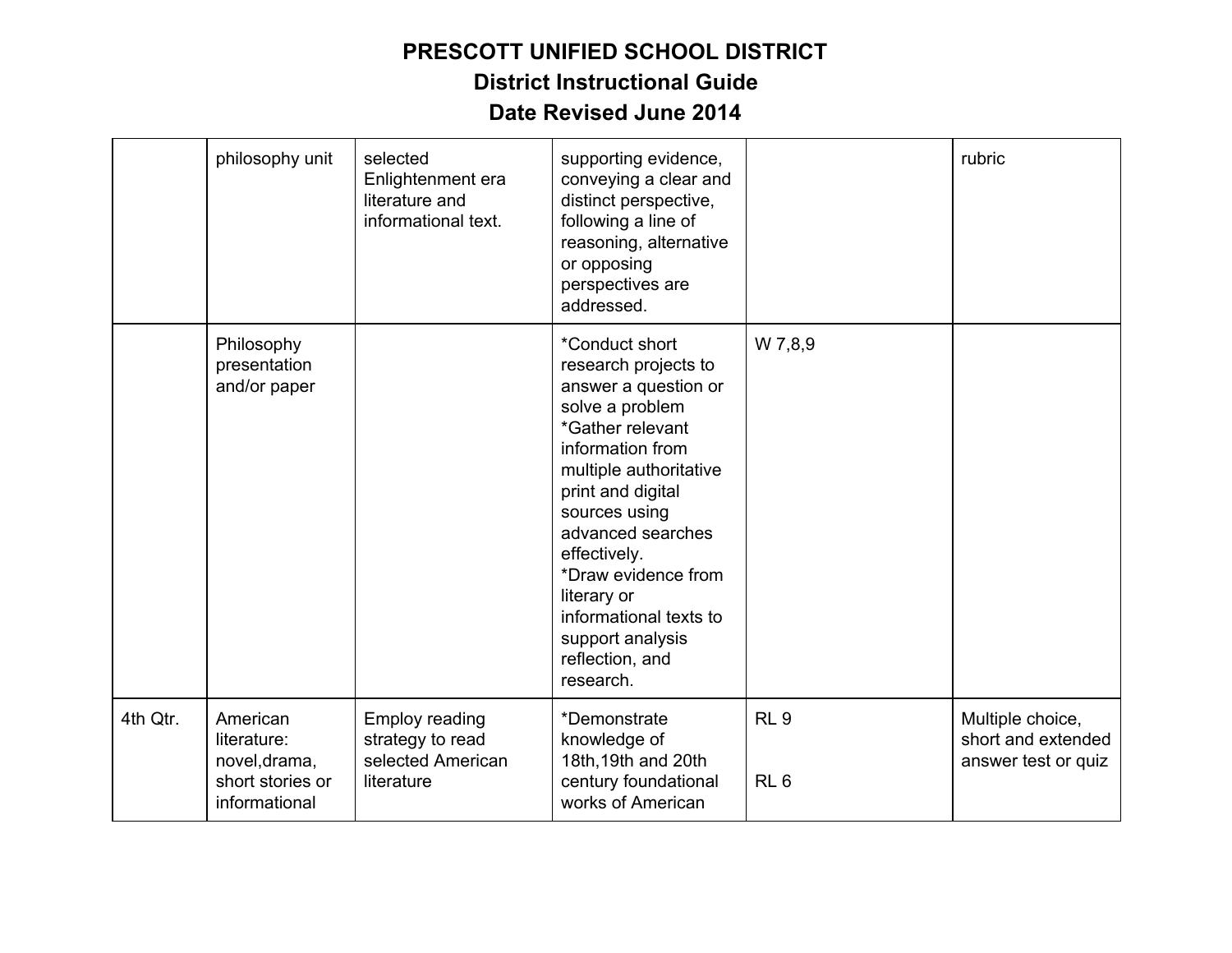| texts.                                                                                                |                                                                             | literature including<br>how two or more texts<br>from the same period<br>treat similar themes or<br>topics.                                                                                                                                                                                                                                                                                                                                                                                                 |                      |                                                                                                       |
|-------------------------------------------------------------------------------------------------------|-----------------------------------------------------------------------------|-------------------------------------------------------------------------------------------------------------------------------------------------------------------------------------------------------------------------------------------------------------------------------------------------------------------------------------------------------------------------------------------------------------------------------------------------------------------------------------------------------------|----------------------|-------------------------------------------------------------------------------------------------------|
| European<br>Philosophical<br>literature:novel,<br>drama, short<br>stories or<br>informational<br>text | <b>Employ reading</b><br>strategy to read<br>selected Russian<br>literature | *Analyze a complex<br>set of ideas of or<br>sequence of events<br>and explain how<br>individuals, ideas, or<br>events interact and<br>develop over the<br>course of the text.<br>*Integrate and<br>evaluate multiple<br>sources of information<br>presented in different<br>formats<br>*Delineate and<br>evaluate reasoning in<br>U.S. texts<br>*Analyze 17th, 18th,<br>and 19th century U.S.<br>documents of<br>historical and literary<br>significance for<br>themes, purpose and<br>rhetorical features. | RI 3,7, 8, 9         | Multiple choice,<br>short and extended<br>answer test or quiz<br>essay, test, quiz or<br>presentation |
|                                                                                                       |                                                                             | *Analyze author's<br>choices, themes,                                                                                                                                                                                                                                                                                                                                                                                                                                                                       | Reinforce RL/ RI 1-6 | Multiple choice,<br>short or extended                                                                 |